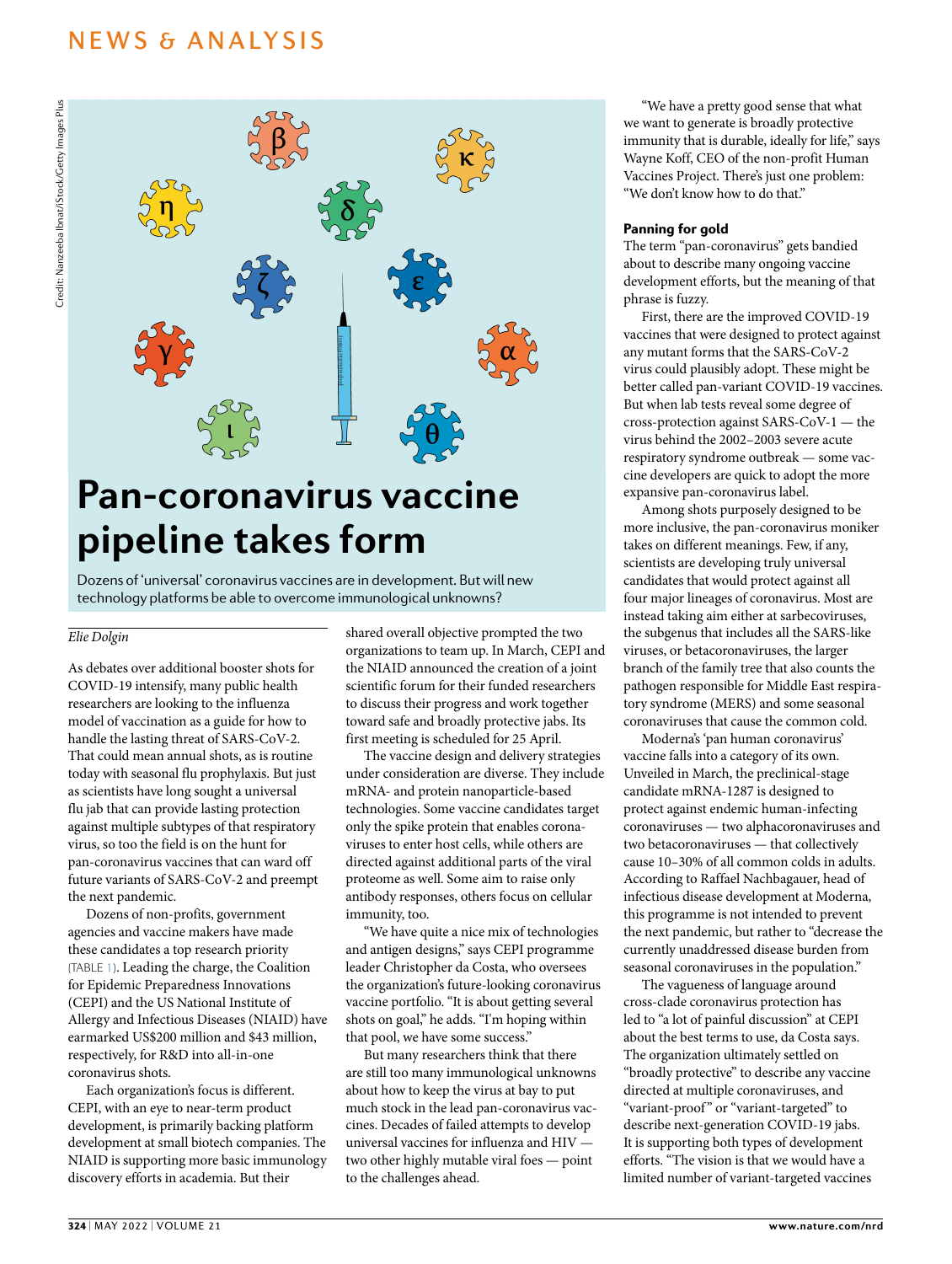## News & Analysis

and a more substantial number of broadly protective vaccines going forward," says da Costa.

CEPI has announced funding for eight projects to date, with more expected to come. Three take aim at emerging forms of SARS-CoV-2. All of these take advantage of novel protein subunit technologies to deliver parts of the spike protein containing mutations from variants of concern. One, from MigVax, is orally administered with a bacterial toxin serving as a mucosal adjuvant. Another, from Affinivax, is built around an antigen–polysaccharide conjugate platform. The third, from the University of Saskatchewan's Vaccine and Infectious Disease Organization, will use a proprietary matrix to present antigens in a structured fashion.

The other five CEPI-backed efforts are geared toward deflecting a broader range of coronavirus threats. Three — from BioNet, DIOSynVax and NEC Corporation will rely on computational modelling to identify novel vaccine antigens that can be used in mRNA delivery systems. The other two — one from India's Translational Health Science and Technology Institute in collaboration with Panacea Biotec, the other from SK bioscience are for multi-epitope, nanoparticle-based, protein subunit vaccines.

#### Mosaic approach

Among the five broadly protective vaccines in the CEPI portfolio, the SK candidate received the largest chunk of change. It looks to be closest to clinical evaluation as well.

Backed by up to \$50 million from CEPI, the vaccine — named GBP511 — builds on the progress made with SK's experimental COVID-19 jab GBP510, now in phase III testing. Both are adjuvanted products based on a two-part [nanoparticle](https://doi.org/10.1016/j.cell.2020.10.043) system developed at the University of Washington's Institute for Protein Design. It displays 60 copies of the spike protein's receptor-binding domain (RBD) in a trimeric form to induce potent immune responses.

But whereas GBP510 includes only RBDs from the original strain of SARS-CoV-2, GBP511 takes a mosaic approach to present more antigens. It displays three or four RBDs from human- and bat-infecting viruses — from all three clades of the sarbecovirus phylogeny — to generate cross-reactive B cells that will bind to conserved epitopes shared by different RBDs. This multivalent antigen presentation, the thinking goes, should lead to selective activation and expansion of immune cells with broadly protective capabilities.

SK's academic collaborators [demonstrated](https://www.cell.com/cell/fulltext/S0092-8674(21)01062-X?_returnURL=https%3A%2F%2Flinkinghub.elsevier.com%2Fretrieve%2Fpii%2FS009286742101062X%3Fshowall%3Dtrue) as [much](https://www.cell.com/cell/fulltext/S0092-8674(21)01062-X?_returnURL=https%3A%2F%2Flinkinghub.elsevier.com%2Fretrieve%2Fpii%2FS009286742101062X%3Fshowall%3Dtrue) last September in proof-ofconcept experiments in mice and monkeys. The South Korean biotech is gearing up to launch a first-in-human study by the end of 2023.

Structural biologist Pamela Bjorkman from the California Institute of Technology has developed a similar mosaic RBD nanoparticle construct, first described in [January](https://www.science.org/doi/10.1126/science.abf6840) 2021. It uses the same icosahedral nanoparticle at its core, but is decorated with RBDs from eight sarbecoviruses — six of these infect bats, one infects pangolins and one comes from the Beta variant of SARS-CoV-2.

In Bjorkman's vaccine, the RBDs are arranged by chance, with a low probability of identical antigens landing next to each other. SK's self-assembling nanoparticles, by contrast, use RBDs organized non-randomly in groups of three — a structural difference that may impact the likelihood of stimulating cross-reactive antibody responses. "If they're randomly distributed," Bjorkman says, "you should activate B cells that bind to regions of the receptor-binding domain that are more conserved."

A preprint that Bjorkman's team [posted](https://www.biorxiv.org/content/10.1101/2022.03.25.485875v1) [online](https://www.biorxiv.org/content/10.1101/2022.03.25.485875v1) in March supports this conclusion. The team's eight-part mosaic nanoparticle vaccine offered broad protection to mice — "as hypothesized," says Bjorkman.

She is seeking financial support to advance the candidate into human trials.

### Breadth of immunity

Among 'pan-variant' vaccines with some cross-clade potential, a few candidates are farther along. The Walter Reed Army Institute of Research in Silver Spring, Maryland, for example, is developing an adjuvanted nanoparticle vaccine candidate, prepared by conjugating a self-oligomerizing protein called ferritin to prefusion-stabilized versions of the SARS-CoV-2 spike protein. Results from a 29-person phase I study are expected in the coming weeks.

Army researchers call it a pan-coronavirus vaccine because in [mouse](https://doi.org/10.1016/j.celrep.2021.110143) and [monkey](https://www.science.org/doi/10.1126/scitranslmed.abi5735) [studies](https://www.science.org/doi/10.1126/scitranslmed.abi5735) the shot elicited robust humoral and cell-mediated immune responses against SARS-CoV-2 variants of concern and SARS-CoV-1. When given as a booster after two priming doses of first-generation COVID-19 vaccines, the scope of immunity might be even greater.

Immunologists Barton Haynes and Kevin Saunders from Duke University demonstrated as much last year when they administered their own ferritin [nanoparticle](https://www.nature.com/articles/s41586-021-03594-0) shot to monkeys primed with an mRNA vaccine. (Duke's vaccine candidate uses a more modular manufacturing protocol as well as RBD antigens based on an early Washington state isolate instead of full-length spike proteins

<span id="page-1-0"></span>

| Table 1   Selected pan-coronavirus vaccines in development |                     |                                                                                                       |               |
|------------------------------------------------------------|---------------------|-------------------------------------------------------------------------------------------------------|---------------|
| <b>Vaccine</b>                                             | <b>Sponsor</b>      | <b>Properties</b>                                                                                     | <b>Status</b> |
| Variant-proof COVID-19 vaccines                            |                     |                                                                                                       |               |
| SpFN                                                       | US Army             | Ferritin nanoparticle with prefusion-stabilized spike<br>antigens from the Wuhan strain of SARS-CoV-2 | Clinical      |
| RBD-scNP                                                   | Duke<br>University  | Sortase A-conjugated ferritin nanoparticle with RBD<br>antigens from early WA-1 strain of SARS-CoV-2  | Preclinical   |
| GRT-R910                                                   | Gritstone bio       | Self-amplifying mRNA delivering spike and T cell<br>epitopes                                          | Clinical      |
| $hAd5-S+N$                                                 | <b>ImmunityBio</b>  | Spike and nucleocapsid antigens delivered via<br>human adenovirus serotype 5 vector                   | Clinical      |
| MigVax-101                                                 | <b>MigVax</b>       | Oral subunit vaccine with RBD and nucleocapsid<br>domains, adjuvanted                                 | Preclinical   |
| Pan-sarbecovirus vaccines                                  |                     |                                                                                                       |               |
| GBP511                                                     | SK bioscience       | Mosaic nanoparticle containing RBDs from<br>SARS-CoV-1, SARS-CoV-2 and 1-2 bat coronaviruses          | Preclinical   |
| Mosaic-8b                                                  | Caltech             | Mosaic nanoparticle containing RBDs from<br>SARS-CoV-2 and 7 animal coronaviruses                     | Preclinical   |
| VBI-2901                                                   | <b>VBI</b> Vaccines | Virus-like particles expressing prefusion spike of<br>SARS-CoV-2, SARS-CoV-1 and MERS-CoV             | Preclinical   |
| Pan-betacoronavirus vaccines                               |                     |                                                                                                       |               |
| DIOS-CoVax                                                 | <b>DIOSynVax</b>    | Needle-free injection of undisclosed antigens                                                         | Clinical      |
| Other                                                      |                     |                                                                                                       |               |
| mRNA-1287                                                  | Moderna             | mRNA encoding antigens from four human-infecting<br>coronaviruses that cause common colds             | Preclinical   |